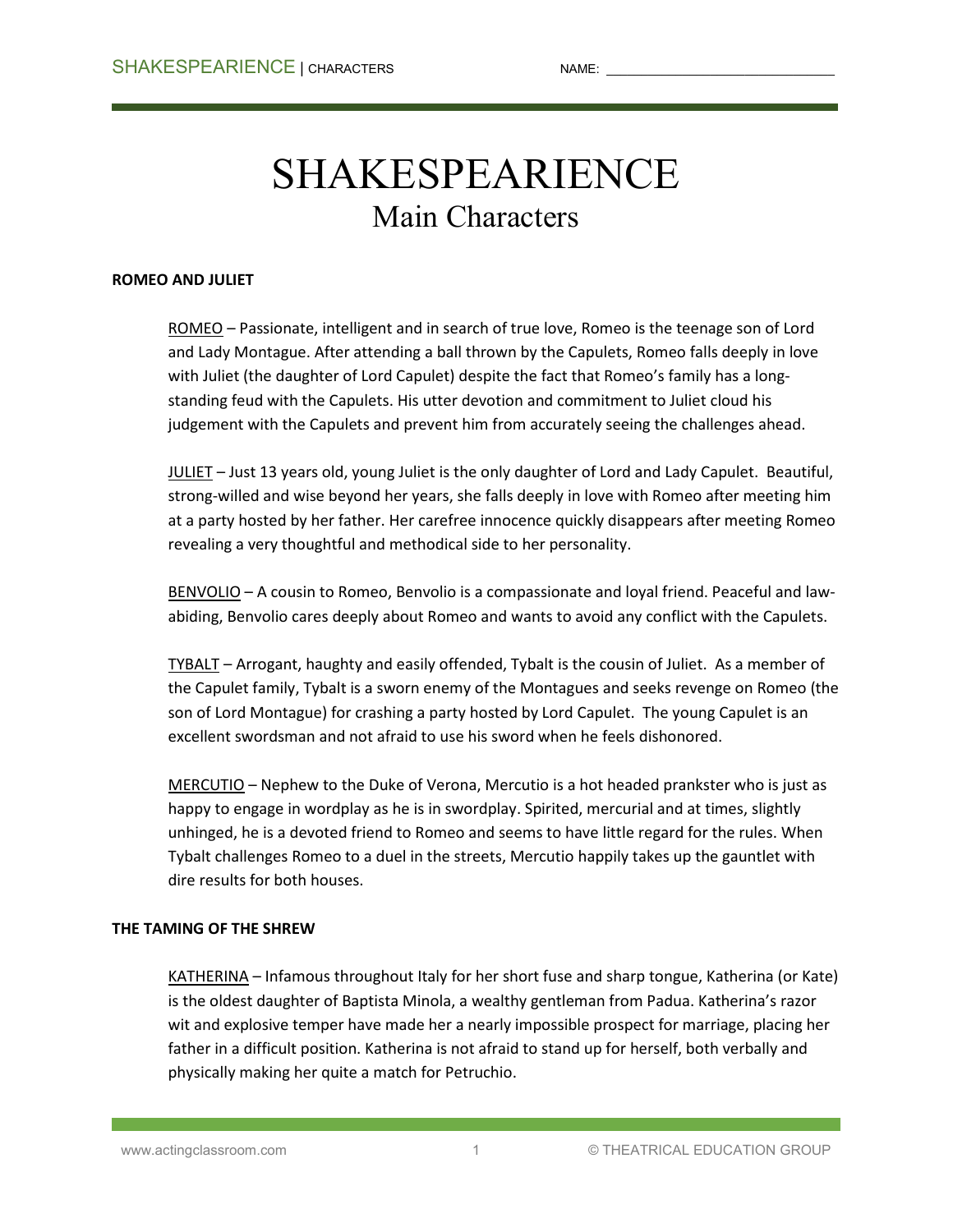PETRUCHIO – A gentleman of Verona, Petruchio has arrived in Padua seeking a wife. Overbearing, pompous and supremely confident, Petruchio sets his sights on Katherina as his future bride after hearing of the enormous dowry which her father has offered any man willing to marry her. Beneath his chauvinistic bravado, Petruchio can be charming and even compassionate.

# **MACBETH**

MACBETH – As the Thane of Glamis, Macbeth is a brilliant general in the Scottish army whose bravery and accomplishments on the battlefield have afforded him numerous accolades. However, his true dark nature is revealed after he encounters 3 witches who predict his eventual ascension to the throne. Spurred by the witches' prophesy and aided by his scheming wife, Macbeth murders the King of Scotland and assumes the throne. Unfortunately for all, Macbeth proves to be a poor statesman and instead resorts to violence and murder to solve his growing problems. For all of his external fierceness and savagery, he harbors deep seated insecurities and often turns to his wife for support.

LADY MACBETH – The wife of Macbeth, Lady Macbeth is ambitious, ruthless and a master manipulator. Determined to help her husband fulfill the prophesy of the witches and become king, she soothes Macbeth's every fear and turns his indecision into action. Not afraid to get her own hands dirty, she demonstrates a deadly resolve and refuses to let anything stand in her way. Beautiful, confident, charming and intelligent, there is also a mental fragility to her which is increasingly revealed as her problems mount.

WITCHES – Elemental spirts who practice dark magic, the witches offer multiple prophecies to Macbeth throughout the play. Indeed, their first prediction that Macbeth will be named the Thane of Cawdor comes true without any assistance from Macbeth. Encouraged by the realization of this first prophecy, Macbeth decides to ensure that the second prophecy comes true as well – namely, that Macbeth will become King of Scotland. Following his ascension to the throne, the witches offer 3 warnings to Macbeth. First, Macbeth should beware another Scottish general named Macduff. Second, he can never be harmed by any man naturally born of a woman. Finally, he shall never be defeated until the forest outside his castle begins to physically advance on his castle. While the true nature of the witches is never revealed, the witches (or weird sisters) are stated servants of Hecate and seem to delight in causing humans despair.

MACDUFF – Brave, fiercely loyal to Scotland and a loving family man, Macduff is a Scottish nobleman and general whose skill and prowess on the battlefield are well known. When Macbeth murders Macduff's wife and young son, Macduff leads the uprising to overthrow Macbeth and bring the bloody tyrant to justice.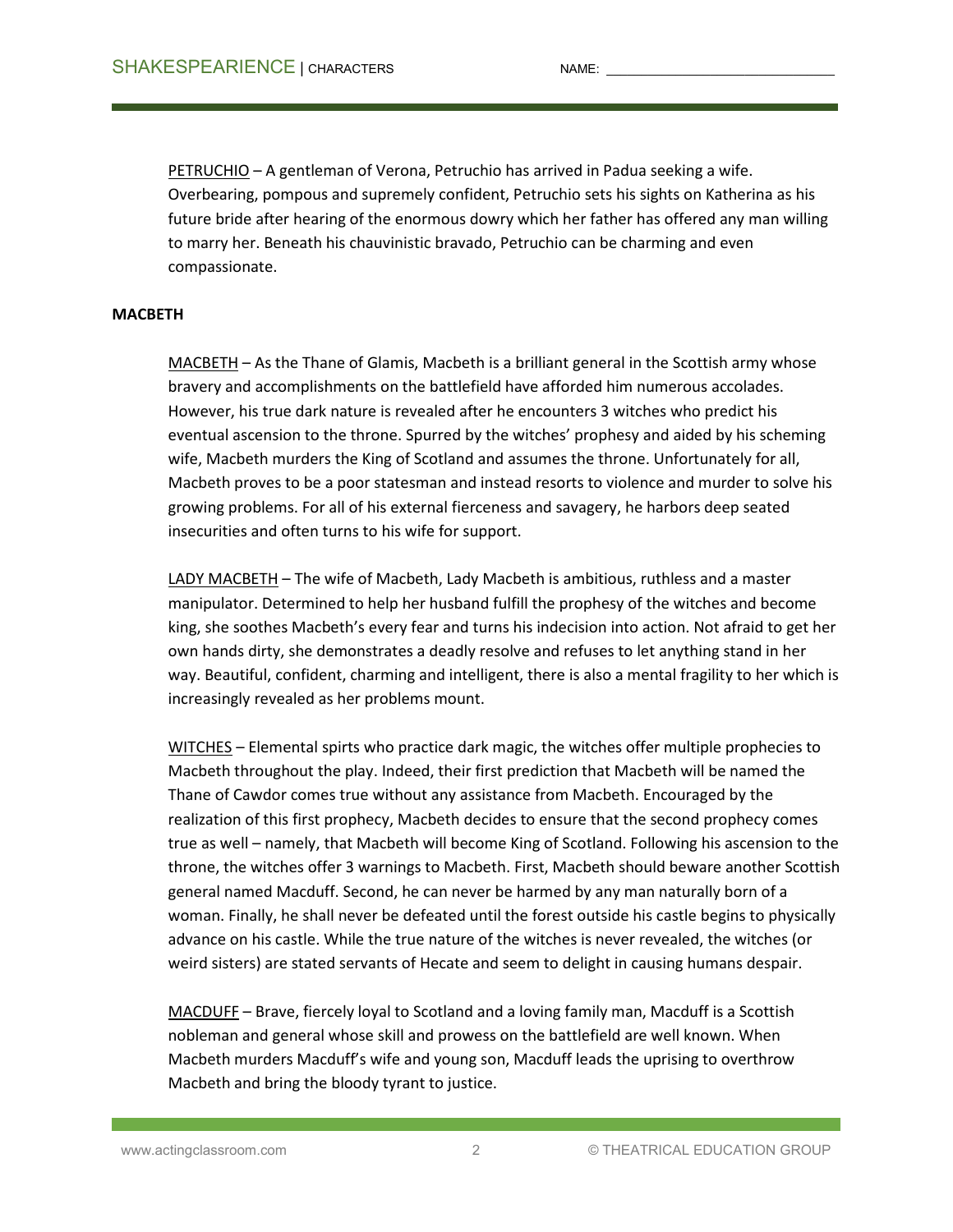# **HAMLET**

HAMLET – As the Prince of Demark and only son to the late King of Demark and his wife, Queen Gertrude, Hamlet is highly intelligent, yet deeply depressed having just discovered that his father was in fact murdered by his uncle to gain the throne. Teetering on the edge of sanity, Hamlet keeps his uncle's treason a secret from everyone as he struggles with how best to deal with his murderous uncle. In a famous speech, he contemplates suicide when he asks "To be, or not to be; that is the question." However, instead of ending his own life, Hamlet decides to revenge his father and expose his uncle's treason.

OPHELIA – Ophelia is the daughter of a nobleman (Polonius) and the object of Hamlet's affections. Kind, compassionate and concerned for Hamlet, she is willing to do anything to help lift Hamlet out of his deep melancholy. Naturally subservient to men, she acquiesces to her father's wish that she should spy on Hamlet – a decision which ultimately spells the end of her relationship with Hamlet.

# **A MIDSUMMER NIGHT'S DREAM**

LYSANDER – Desperately in love with Hermia, Lysander is a young man of Athens. Romantic, loyal and clever, he concocts a plan to elope with Hermia through the forest and marry her at the home of his wealthy widow aunt. However, when he crosses paths with a mischievous fairy named Puck while traveling through the woods at night with Hermia, he has a spell placed on him which causes him to fall in love with Helena, much to the bewilderment of Hermia.

DEMETRIUS – As a wealthy young nobleman, Demetrius is also in love with young Hermia and unlike Lysander, has her father's permission to marry her. Haughty and entitled, he scorns Helena and her romantic advances despite the fact that the two once had a secret relationship instead, Demetrius focuses all of his amorous attention on Hermia. When Lysander and Hermia escape into the woods, Demetrius follows, hoping to bring Hermia back to her father. Unfortunately, he too has a spell cast on him by Puck which causes him to fall madly in love with Helena as well.

HERMIA – Hermia is the daughter of a stubborn, old nobleman named Egeus who has decided – against his daughter's wishes – that she should marry Demetrius. While short in stature, Hermia is feisty and willful, especially in matters of the heart. Determined to disobey her father and follow her heart, she secrets away with Lysander at night to get married. While traveling through the forest, the two become separated. After frantically searching for him, she finally discovers him madly courting Helena. Although Hermia and Helena have been friends since childhood, Hermia becomes convinced that Helena has somehow stolen her true love from her.